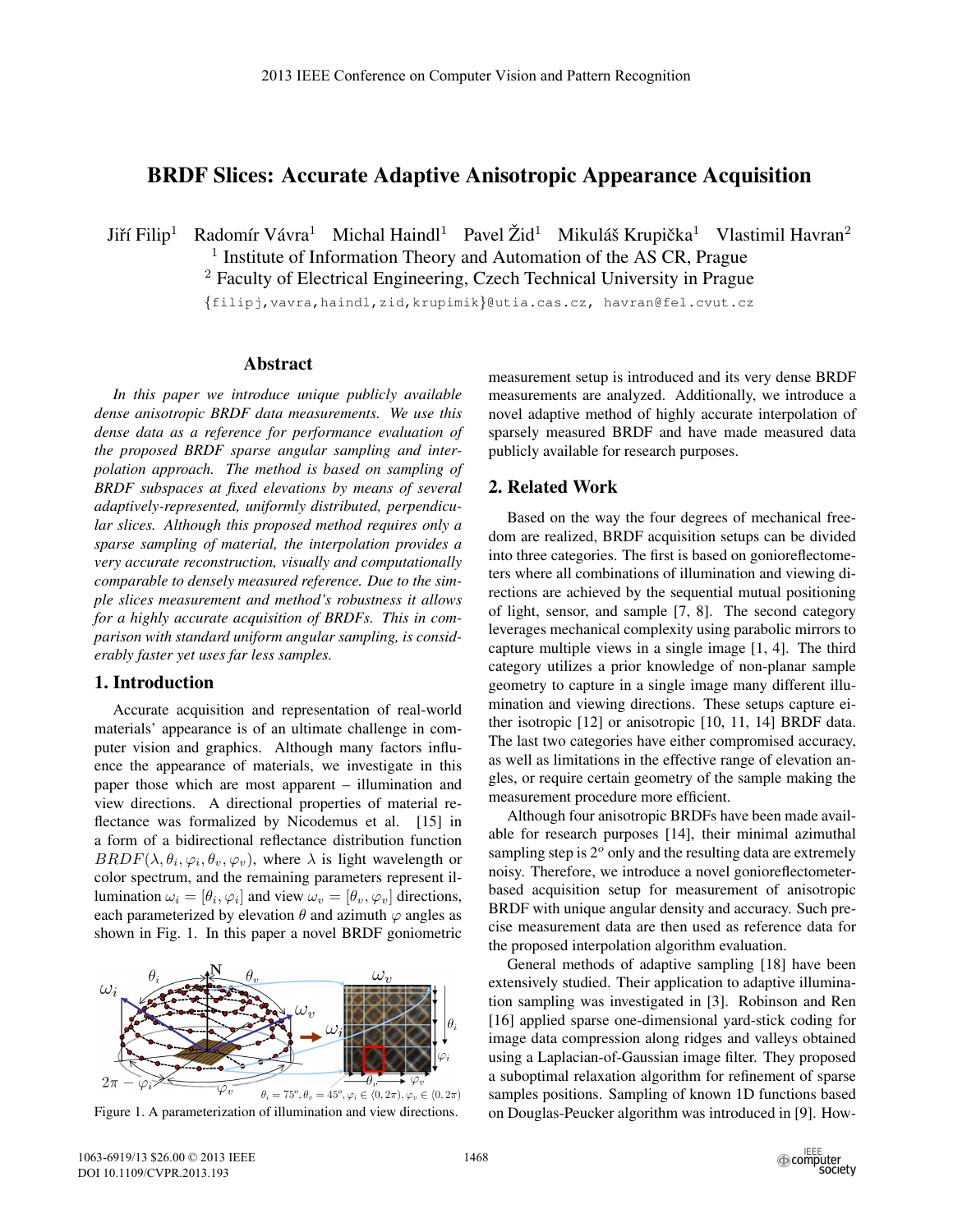ever, these approaches assume prior knowledge of the entire data, while we use only a sparse adaptive sampling of unknown reflectance data constrained by a typical BRDF behavior, i.e., we sequentially measure new samples to continually improve overall reconstruction. To date, we are not aware of any literature on a sparse adaptive acquisition of unknown 4D BRDFs.

Our work is motivated by the method of Filip and Vávra [2], using a sparse set of azimuthal slices placed orthogonally to main reflectance features in BRDF space. These slices allow for an efficient and robust reconstruction.

# 3. Measurement Setup

All the measurements were done using the gonioreflectometer shown in Fig. 2.



Figure 2. The UTIA gonioreflectometer.

Mechanical Construction – The setup consists of the measured sample held by a rotating stage and two independently controlled arms with camera (one axis) and light (two axes) as shown in Fig. 2. It allows for flexible and adaptive measurements of nearly arbitrary combinations of illumination and viewing directions. Although camera view occlusion by arm with light may occur, it can be analytically detected, and in most cases alternative positioning is possible. Verified illumination and camera arms positioning angular accuracy across all axes is  $\pm 0.03^\circ$ .

Illumination Source – Due to advantages of color stability, long-lifetime and reasonable heat dissipation, we used a custom build array of 11 LED Cree XML, each having flux 280 lm at 0.7 A (max. current 3 A). Each LED is equipped with its own optics producing a narrow and uniform beam of light. HDR acquisition is achieved by adaptive exposure times and variable lighting intensity (through current being fed into LEDs); both of this is controlled remotely depending on the dynamic range of the measured sample.

Imaging Device – An industrial full-frame 16Mpix RGB

camera AVT Pike 1600C was used in the setup containing a Kodak KAI-16000 CCD sensor (14 bits/channel), resolution  $4872 \times 3248$  pixels and the shortest integration time of 0.6 ms. The sensor's distance from the sample was  $\approx$  2 m. Using two different optics we achieved two spatial resolutions: 350 DPI (i.e., 73  $\mu$ m/pixel) and 1071 DPI (i.e., 24  $\mu$ m/pixel), which constrained maximal sample's size to  $140\times140$  mm and  $44\times44$  mm, respectively.

System Calibration and Data Processing – Zero initial positions of all axes were found using a spirit level, plummet, and device's axes intersection, etc. Lighting nonuniformity over the target area was measured using a luxmeter, fitted by a 2D polynomial, and compensated from the photos. The camera's defective pixels were detected and interpolated in the photos. Internal Bayer pattern in the raw float data is interpolated into RGB using a local linear interpolation. Optics vignetting is estimated from photo of a white sheet and its non-uniformity is compensated. A colorimetric calibration  $3 \times 3$  matrix is obtained by solving a set of linear equations relating known and measured color patches on Xrite target in CIE XYZ colorspace. Images taken in the OpenEXR floating point HDR format from different views are mutually pixel-wisely registered by means of lines detection on registration target surrounding the measured object.

System Control – The complete measurement procedure is automatically controlled by a single server. The control application stores the list of the required measured positions, which can be adaptively modified during measurement. Measured data are stored on a 20 terabytes disk-array and accessed via speedy 10 Gbit optical LAN. Mechanical positioning, exposure, and data transfer of 6561 measurements typically took around 18 hours.

## 4. Uniform Sampling Evaluation

View- and illumination-dependent reflectance properties of materials are often measured uniformly over a hemisphere. As examples can serve  $81\times81$  directions sampling (6561 samples) [17] or  $151 \times 151$  directions sampling (22801 samples) [13]. Unfortunately, even such relatively dense sampling is insufficient to accurately capture important reflectance behavior. Fig. 3 compares visualization quality of five materials when the ground truth data and uniform sampling  $151 \times 151$  directions are used. To obtain ground truth data we rendered a sphere in resolution  $128\times128$  pixels using a simple ray tracer implemented in Matlab and generated a list of 10975 view and illumination directions, one for each sphere pixel. Then all these directions were measured using the gonioreflectometer and visualized.

As expected, even with a high number of uniform samples the differences are significant, especially for specular materials. Therefore, we investigate alternative means of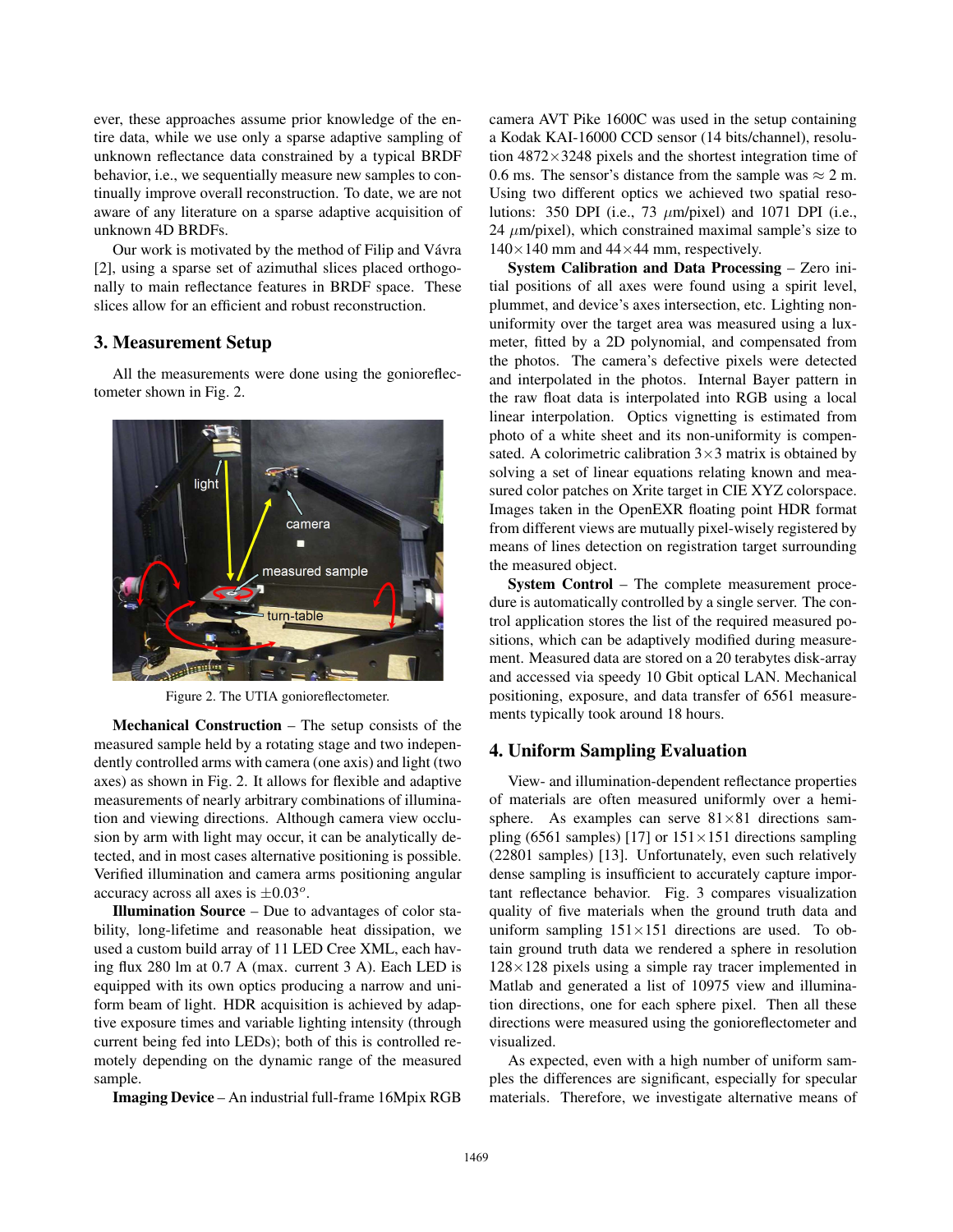

Figure 3. A comparison of BRDF visualization on a sphere: measured 10975 exact directions in each pixel (the first row) vs. uniformly measured and interpolated  $151 \times 151$  directions (the second row). Below are the  $10\times$  difference images (the third row) and CIE Lab ΔE / RMSE / PSNR[dB] values.

view- and illumination-dependent material appearance sampling to achieve better reconstruction precision using less samples.

### 5. A Test Sample Measurement and Analysis

Even an exhaustive measurement of all combinations of view and illumination directions in  $1<sup>o</sup>$  step would require  $(360 \times 90)^2 \approx 10^9$  measurements, the acquisition time using our setup would exceed reasonable limits ( $\approx$  329 years) and still would not guarantee ideal measurements. Therefore, we focused first on a dense measurement of BRDF subspace for fixed elevations of a single but challenging material. Our goal is to investigate the adaptive sparse sampling algorithm which can represent appearance of this subspace very precisely using a reasonable number of samples.

We selected fabric material consisting of two perpendicular finely interwoven yellow and gray fibers (see Fig. 4 topleft). This material provides an intricate golden appearance with a strong anisotropic behavior as shown in example images of various illumination and viewing conditions in the second row of Fig. 4.

When the material's BRDF was measured uniformly in  $81\times81$  and  $151\times151$  sampling, we obtained the result illustrated in the first row of Fig. 4 (see Fig. 1 for values ordering explanation). Visualization of this BRDF on a sphere for  $151 \times 151$  sampling is shown in the second row of Fig. 3-left. Note that the minimal azimuthal distance of individual samples in this data is  $15<sup>o</sup>$ . In the further experiment we selected BRDF subspace at the highest elevation angles exhibiting the strongest anisotropic behavior, i.e.,  $\theta_i = \theta_v = 75^\circ$  (see Fig. 4 top-right). Figure 5 compares the reference subspace measurement (left) with two



Figure 4. The first row: High resolution scan of the fabric material (left), its uniformly measured BRDF: in  $81 \times 81$  (middle) and  $151\times151$  (right) directions. The second row: Examples of material's appearance for different illumination and view conditions.



Figure 5. A BRDF subspace for view and illumination elevation 75°. Densely measured reference data with samples' distance  $\Delta \varphi = 0.5^{\circ}$  (left); sparsely measured – samples' distance  $\Delta \varphi = 15^{\circ}$  (middle) and  $\Delta \varphi = 7.5^{\circ}$  (right). The middle image corresponds to sampling  $81\times81$  and  $151\times151$ .

uniform azimuthal sampling densities (middle, right). The reference data are densely measured using azimuthal sampling step  $\approx \Delta \varphi = 2^{\circ}$  using 11856 samples and interpolated into a resolution  $\Delta \varphi = 0.5^{\circ}$  (left). The subspace measured using 24 azimuthal samples (step  $\Delta \varphi = 15^{\circ}$ ) contains  $n = (360^\circ/15^\circ)^2 = 576$  samples (middle), and the subspace measured using 48 azimuthal samples ( $\Delta \varphi = 7.5^{\circ}$ ) contains  $n = (360^\circ/7.5^\circ)^2 = 2304$  samples (right). Performance of a barycentric interpolation of these uniform samples into reference data resolution ( $\Delta \varphi = 0.5^{\circ}$ ) is shown in the second and fourth column of Fig. 10. These results prove unsatisfactory performance of the uniform acquisition approaches.

### 6. Sparse Data Acquisition and Interpolation

Proposed sparse data acquisition and interpolation is similar to [2], where based on two perpendicular slices measured across azimuthal angles and fixed light and camera elevations, a BRDF subspace parametrization and interpolation was proposed, as shown in Fig. 6. The slice aligned with the direction of specular highlights is called *axial slice*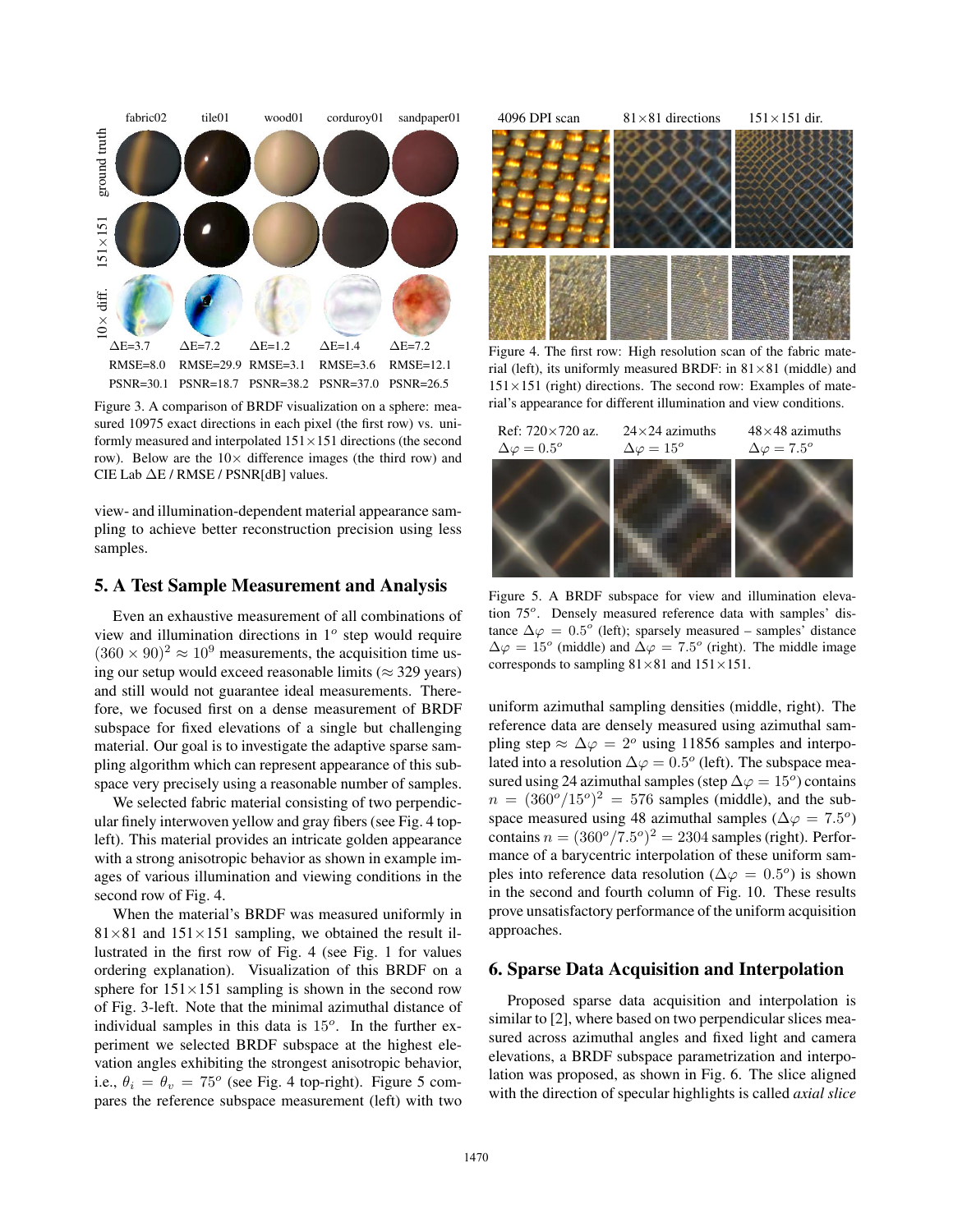

Figure 6. A schema of a subspace interpolation using two slices.

s<sub>A</sub> (red), i.e.,  $\varphi_v - \varphi_i = \alpha$  holds for azimuthal angles. The axial slice records the material's anisotropic properties (mutual azimuthal position of the light and camera is fixed while the sample rotates), i.e., for near-isotropic samples it is almost a constant value. The slice perpendicular to the highlights is called *diagonal slice*  $s_D$  (blue), i.e.,  $\varphi_i + \varphi_v = 2\pi + \beta$  holds for azimuthal angles. The diagonal slice captures the shape of the specular peaks (light and camera travel in mutually opposite azimuthal directions over the sample). Both slices can be expressed as

$$
s_{A,\theta_i,\theta_v,\alpha}(\varphi_v) = BRDF(\theta_i, \varphi_i = \varphi_v - \alpha, \theta_v, \varphi_v),
$$
 (1)  

$$
s_{D,\theta_i,\theta_v,\beta}(\varphi_v) = BRDF(\theta_i, \varphi_i = 2\pi - \varphi_v + \beta, \theta_v, \varphi_v).
$$

While [2] focuses on approximative subspace reconstruction using two slices only, we attempt for very accurate reconstruction of the subspace using the set of 12 axial and 12 diagonal slices. The slices' placement is realized uniformly across the subspace in azimuthal step  $30^{\circ}$ . Such a placement divides the subspace image into a grid of rectangles (see Fig. 10-f). The slices values are adaptively measured; however, the remaining data has to be interpolated. Section 6.1 explains method of adaptive sampling along slices and Section 6.2 describes method of slices values propagation to missing parts of the BRDF subspace.

#### 6.1. Adaptive Slice Sampling

Each slice can be interpreted as a one dimensional periodic signal with period  $360^\circ$ . As such, it can be sampled uniformly with a defined step (e.g.,  $1^{\circ}$ ) or adaptively decreasing a number of samples on the one hand and increasing reconstruction accuracy in areas with high variance on the other. As the behavior of the signal is unknown, the adaptive algorithm can work with already measured samples only; adding new samples in areas where it can improve reconstructed signal accuracy.

We propose the following algorithm outlined in Fig. 7 left , which can be viewed as a form of cross-validation. First we sample the signal uniformly with a low userdefined step (e.g.,  $30^{\circ}$ ). We assume that all the previously taken samples are sorted by their angle  $\varphi_v$  and labeled by indices from 1 to  $n$ , when  $n$  is a count of samples already taken. Now take sample  $k \in \{1, \ldots, n\}$ , draw a line through samples  $k - 1$  and  $k + 1$  and compare line value u in position of the sample  $k$  with the sample's value  $v$ . If the values differ more than a user-defined number of percents t (e.g., 10%) in any color channel, mark position  $s_$  in the middle of sample  $k - 1$  and k and position  $s_+$  in the middle of sample k and  $k + 1$  as candidates for a new sample. Repeat the algorithm for all the samples. Note that the signal is circularly periodic.

When all the candidate positions of new samples are known, they can be measured and we can search for new candidate positions again. Algorithm stops when there are no candidate positions (due to a limited signal rate of innovation or measurement resolution) or after a defined number of iterations. When the samples are taken with sufficient



Figure 7. A principle of 1D adaptive sampling method. A shape after the first uniform step (5 samples,  $+$ ) and candidates ( $\times$ ) for the next step (left). Final state after six iterations (33 samp.) (right).

density every point on the slice can be interpolated very precisely, using e.g., a piece-wise cubic spline.

#### 6.2. Subspace Reconstruction from Slices

To reconstruct an arbitrary point in a two-dimensional subspace from reconstructed slices, we use an adapted swept surface technique that uses two cross-section and two profile curves and constrains resulting minimal value (see Fig. 8). We tested also polynomial and spline interpolations, but they required either predefined rank or introduced disturbing artifacts.

Let the rectangle be axially aligned in a local coordinate system defined by axes  $x$  and  $y$  ranging from 0 to 1. The



Figure 8. A scheme of 2D interpolation estimating interior points of a general rectangle from corner's and border's values.

interpolation requires knowledge of values of eight points to interpolate desired value  $r_{xy}$  at  $(x, y)$  inside the rectangle. The first four of them are values of corners of square  $c_{x,y}$ , where  $x, y \in \{0, 1\}$ . The next two values  $p_{x0}$  and  $p_{x1}$  are on the axial slices and the last two values  $q_{0y}$  and  $q_{1y}$  are on the diagonal slices.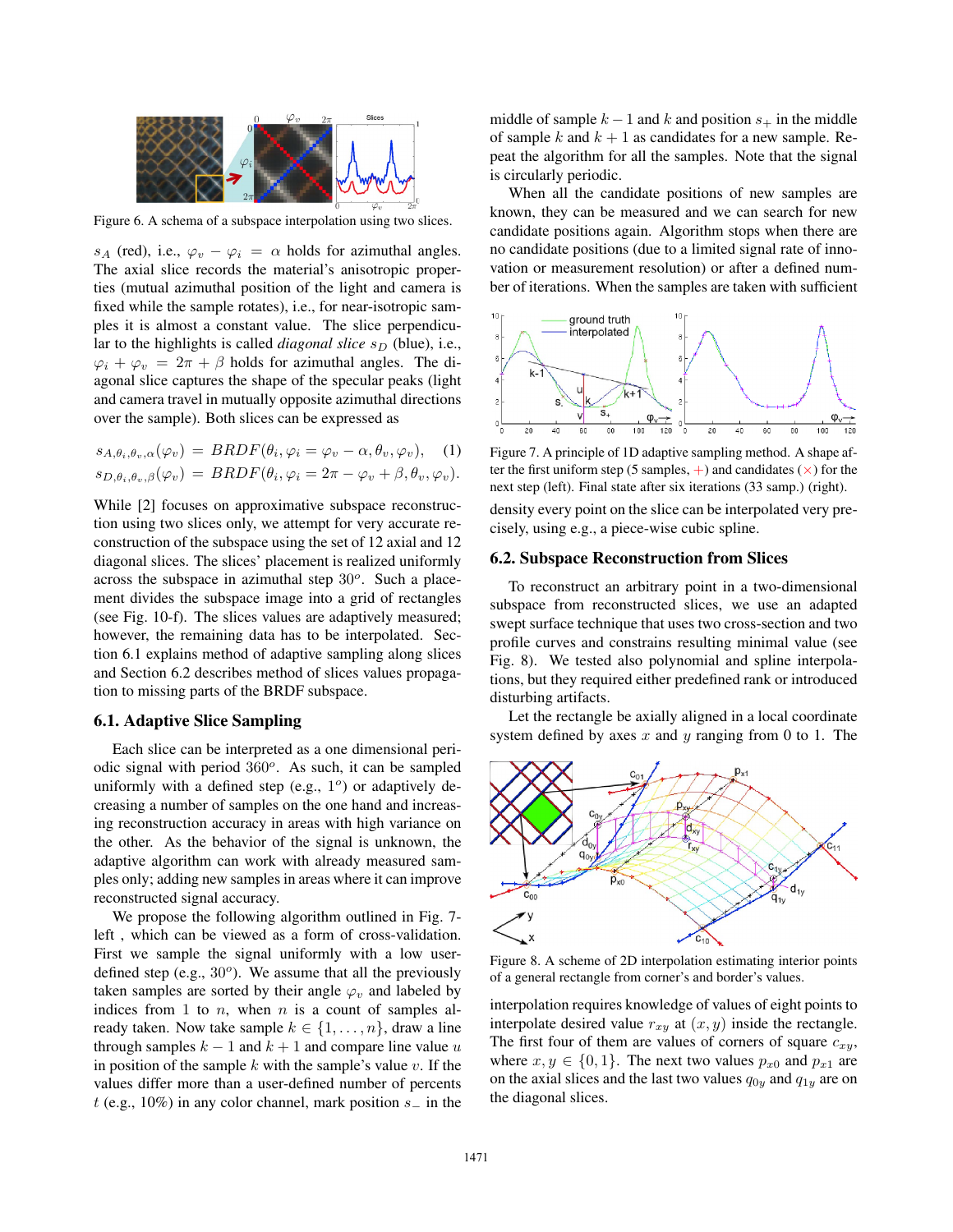First, values  $p_{x0}$  and  $p_{x1}$  are linearly interpolated along axis y yielding value  $p_{x,y}$ 

$$
p_{xy} = (1 - y) * p_{x0} + y * p_{x1} .
$$

To compute value  $r_{xy}$ , the value  $p_{xy}$  has to be compensated for a height difference introduced by a linear interpolation and values of the diagonal slices. Therefore, values  $c_{0y}$  and  $c_{1y}$  are also linearly interpolated along axis y from  $c_{00}$ ,  $c_{01}$ and  $c_{10}$ ,  $c_{11}$  respectively

$$
c_{0y} = (1 - y) * c_{00} + y * c_{01} ,
$$
  
\n
$$
c_{1y} = (1 - y) * c_{10} + y * c_{11} .
$$

The differences  $d_{0y}$  and  $d_{1y}$  between the linear interpolations of the corner values and values of the  $x$ -aligned slices are computed as  $d_{0y} = q_{0y} - c_{0y}$  and  $d_{1y} = q_{1y} - c_{1y}$ . Finally, the height difference in the point  $(x, y)$  is obtained with a linear interpolation of the differences in the axis  $x$ 

$$
d_{xy} = (1-x) * d_{0y} + x * d_{1y} .
$$

The final value  $r_{xy}$  is a sum of the value  $p_{xy}$  and the difference  $d_{xy}$  and its minimal value is constrained by a minimal value of  $p_{x0}$ ,  $p_{x1}$ ,  $q_{0y}$  and  $q_{1y}$ 

$$
r_{xy} = max(p_{xy} + d_{xy}, min(p_{x0}, p_{x1}, q_{0y}, q_{1y}))
$$

This processing is done separately for each color channel. It can be proven that changing  $x, y$  axes interpolation order yields the same result.

## 7. Results

This section compares performance of the proposed interpolation method with uniform sampling using the same samples count. Due to the unavailability of accurate dense reference data and their very time-demanding measurement, we used only a single sample for our experiments. However, the selected sample has the strongest anisotropic behavior we have seen so far. Fig. 10 shows densely measured reference BRDF subspace (a), uniform sampling by means of  $81\times81$  (b) and  $151\times151$  (d) interpolated to the same azimuthal resolution as the reference using a barycentric interpolation. Fig. 10 (c) and (e) shows performance of the proposed interpolation method in suggested representation using 12 axial and 12 diagonal slices (f). As this grid provides a reasonable reconstruction quality for the tested complex material, we expect that it would be sufficient for most of the other materials. Note that the number of slices can be arbitrary. The  $10\times$  scaled difference images (see second row of Fig. 10) from the reference data show that the proposed parameterization and interpolation is able to achieve significantly better reconstruction of the original data using the same number of samples.

As the reconstruction of a single BRDF subspace is insufficient for any appearance visualization we measured eight additional subspaces at elevations  $0^{\circ}$ ,  $30^{\circ}$ ,  $75^{\circ}$  and their combinations. These measurements were obtained using 6561 samples and their reconstructions using the proposed method are shown in Fig. 9 (e).

Furthermore, we interpolated data at missing elevations using a four-dimensional Krig interpolation of spherical angles  $(\theta_i, \varphi_i, \theta_v, \varphi_v)$  represented in a  $0 \approx 2\pi$  azimuthal continuity preserving directional parameterization [6]. Fig. 9 shows a comparison of ground truth measurements on sphere (a), with rendering using barycentrically interpolated 81×81 (b) and  $151\times151$  (c) uniform samples. The result of the proposed data acquisition and interpolation method using 6561 adaptive samples is shown in (d). Note that



Figure 9. Per-pixel ground truth measurements on a sphere (a) compared with barycentrically interpolated uniform measurements (b), (c) and with the proposed interpolation from sparse measurements (d). Below are the difference values in: CIE  $\Delta E$  / RMSE / PSNR[dB] as well as the 10 $\times$  difference images. Measured and densely reconstructed nine subspaces used for our method visualization (e).

although the reconstruction quality gain might look small, we believe that it can be considerably improved by the proposed adaptive measurement at additional elevations, i.e., without relying on the missing subspaces interpolation.

The reconstruction of the BRDF subspace  $(720\times720)$ pixels) adaptively distributed in 24 slices takes typically 1-2 seconds regardless the sample count at Intel Xeon 2.7GHz using a single core and non-optimized Matlab implementation. Note that the measured sparse BRDF as well as its densely sampled subspaces are publicly available for research purposes in UTIA BTF Database [5].

## 8. Conclusions

We presented a sparse BRDF data representation and interpolation methods that outperform in reconstruction quality uniform sampling using the same count of samples. The proposed sliced parametrization allows for fast, continuous acquisition at fixed elevations of camera and light, and fast, robust reconstruction of non-measured values at arbitrary resolution. The methods accuracy is given by a used number of slices and their adaptive sampling density specified